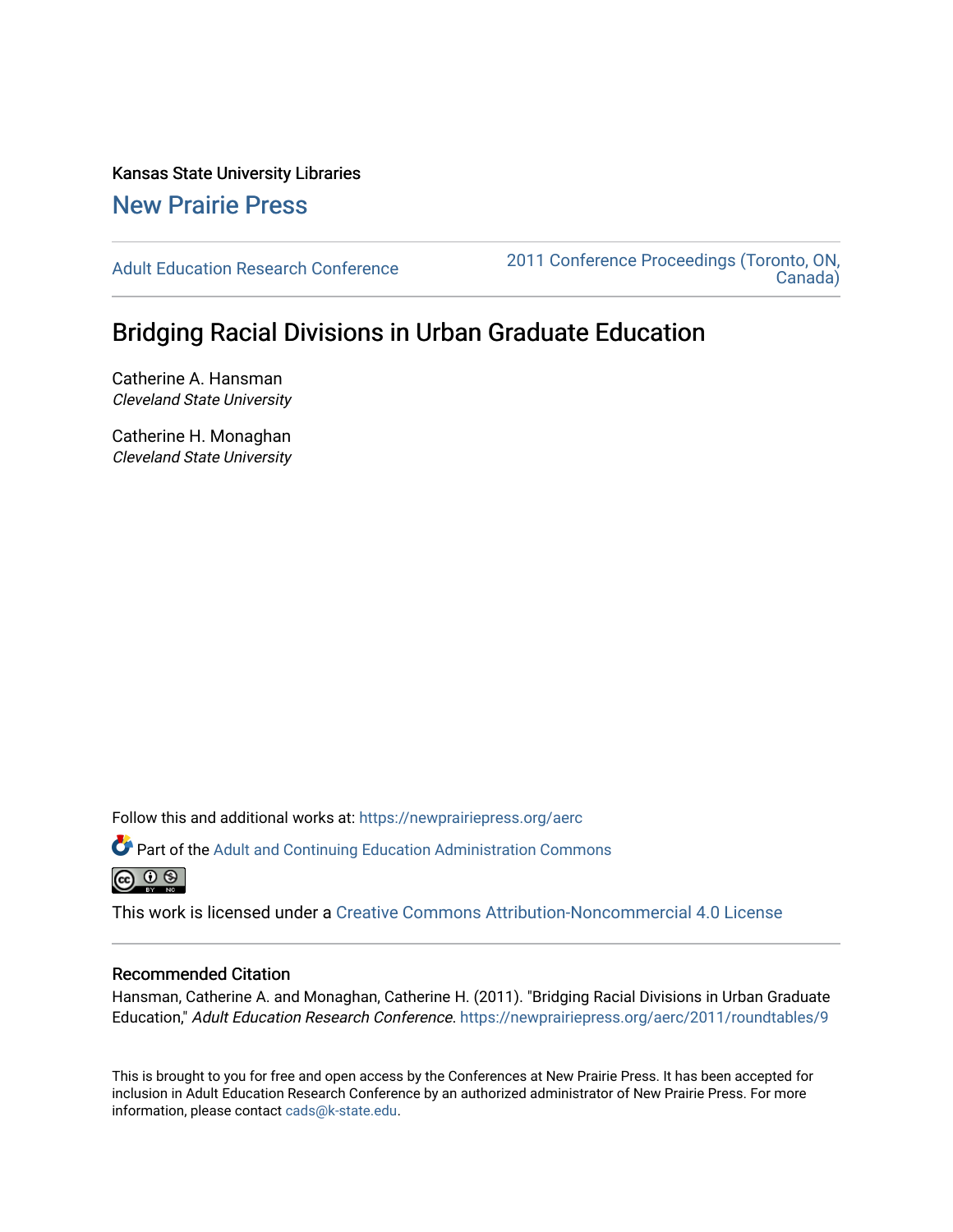## **Bridging Racial Divisions in Urban Graduate Education**

Catherine A. Hansman & Catherine H. Monaghan Cleveland State University

Keywords: Adult Graduate Education, Racism, Higher Education, Diversity

**Abstract**: One of our core beliefs is that we, as adult educators, are responsible for providing environments that include spaces where dialogues of race and racism occur, which facilitate the learning and transformation of students, our practice and ourselves. However, as white faculty we find ourselves caught in a fabric woven of power and privilege that constantly challenges us to recognize how we live in the paradox of contributing to the ongoing nature of racism as we simultaneously try to transform it. The purpose of this roundtable discussion is to wrestle with this paradox and encourage dialogue and perspectives among adult educators.

A river physically divides the community in which we reside, but our region is also separated by the diverse groups that make up the communities east and west of the river. We are middle aged, middle-class white women faculty members teaching in urban adult education graduate programs. The students in our programs reflect the diverse population of our region, mainly Black, Hispanic/Latino, and White. Besides their racial diversity, privilege divides our students; our classes are comprised of "seasoned" students, who come from advantaged backgrounds where higher education has long been the norm for members of their families to students who are the first in their families to attempt graduate study. The key to economic recovery may be education, yet the city and the university where we teach struggle to provide access to educational and economic opportunities for this diverse population. In order to promote a more equitable world and critical consciousness about the world, we believe that dialogues of race and racism are essential to helping ourselves and our students promote transformation. Our programs and courses address issues of race, class, sexuality, and gender through our curriculum, class discussions, and course activities.

As white women, we recognize that the intersection of power and privilege due to our race may make it difficult for students, both White and Black, to fully engage in these discussions or see our concerns as legitimate. Conversely, as Johnson-Bailey and Cervero (1998) have discussed, because of our whiteness, our dialogue and discourse concerning these topics in the classroom are probably viewed by the students along a spectrum of trivial to some, while at the same time laudable to others. We challenge ourselves to "practice what we preach" in exposing how power and privilege shape our own practices of adult education, exploring how we center discourse regarding race and create change within our classrooms

One of the important theoretical frameworks that grounds our work is Critical White Studies (CWS), rooted in Critical Race Theory. The foundation of Critical Race Theory is "the uncompromising insistence that 'race' should occupy the central position in any legal, educational or social policy analysis" (Darder & Torres, 2004, p. 98). CWS comes from this tradition in an attempt to "examine the rhetorical struggle over the cultural production of